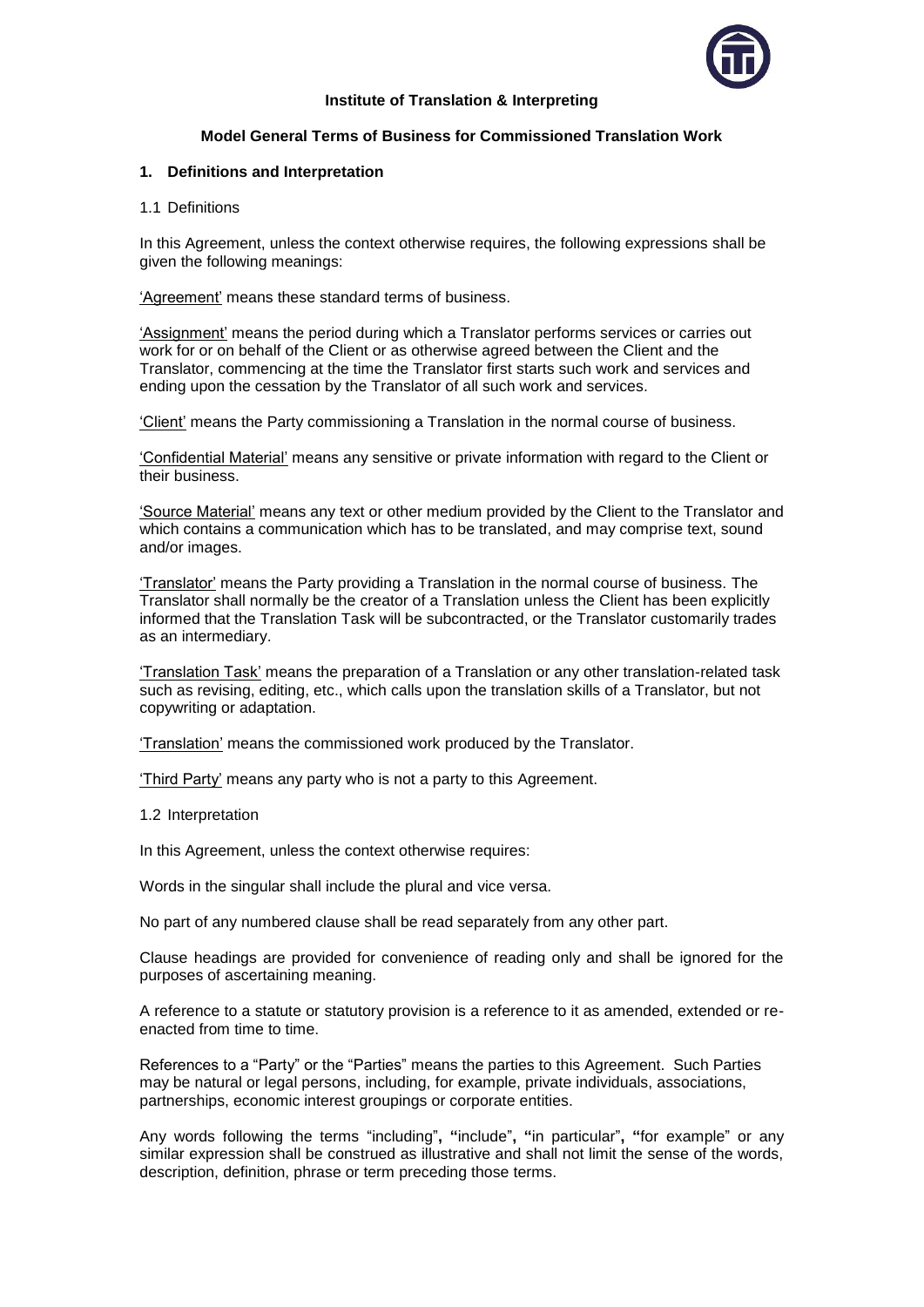

# **2. Copyright in Source Material, and Translation Rights**

2.1 The Translator accepts a Translation Task from the Client on the understanding that performance of the Translation Task will not infringe any Third Party rights. Accordingly the Client warrants to the Translator that:

- 1) the Client has full right and authority to enter into this Agreement, having acquired the right and licence to translate and publish the Source Material; and
- 2) the Source Material does not infringe the copyright or any other right of any person;

2.2 The Client shall indemnify the Translator against any loss, injury or damage (including legal costs and expenses and compensation paid by the Translator to compromise or settle any claim) which the Translator suffers as a consequence of any breach or alleged breach of any of the above warranties or as a consequence of any claim that the Source Material contains anything objectionable, libellous, blasphemous or obscene or which constitutes an infringement of copyright or of any other rights of any Third Party.

## **3. Fees: (binding) Quotations and (non-binding) Estimates**

3.1 In the absence of any specific agreement, the fee to be charged shall be determined by the Translator on the basis of the Client's description of the Source Material, the purpose of the Translation and any instructions given by the Client.

3.2 No fixed quotation shall be given by the Translator until he/she has seen or heard all the Source Material and has received clear and complete instructions in writing from the Client.

3.3 Where VAT is chargeable it will be charged in addition to the quoted fee if the Translator is VAT registered.

3.4 Any fee quoted, estimated or agreed by the Translator on the basis of the Client's description of the Translation Task may be subject to amendment by agreement between the Parties if, in the Translator's opinion on having seen or heard the Source Material, that description is materially inadequate or inaccurate.

3.5 Any fee agreed for a Translation which is found to present latent special difficulties of which neither party could be reasonably aware at the time of offer and acceptance shall be renegotiated, always provided that the circumstances are made known to the other Party as soon as reasonably practical after they become apparent.

3.6 An estimate shall not be considered contractually binding, but given for guidance or information only.

3.7 Subject to clause 3.2 above, a binding quotation once given after the Translator has seen or heard all the Source Material shall remain valid for a period of thirty (30) days from the date on which it was given, after which time it may be subject to revision.

3.8 Costs of delivery of the Translation shall normally be borne by the Translator. Where delivery requested by the Client involves expenditure greater than the cost normally incurred for delivery (for example, courier and/or recorded or special delivery), the additional cost shall be chargeable to the Client. If the additional cost is incurred as a result of action or inaction by the Translator, it shall not be borne by the Client, unless otherwise agreed.

3.9 Other supplementary charges, for example those arising from:

- discontinuous text, complicated layout or other forms of layout or presentation requiring additional time or resources, and/or
- poorly legible copy or poorly audible sound media, and/or
- terminological research, and/or
- certification, and/or
- priority work or work outside normal office hours in order to meet the Client's deadline or other requirements, may also be charged.

The nature of such charges shall be agreed in advance.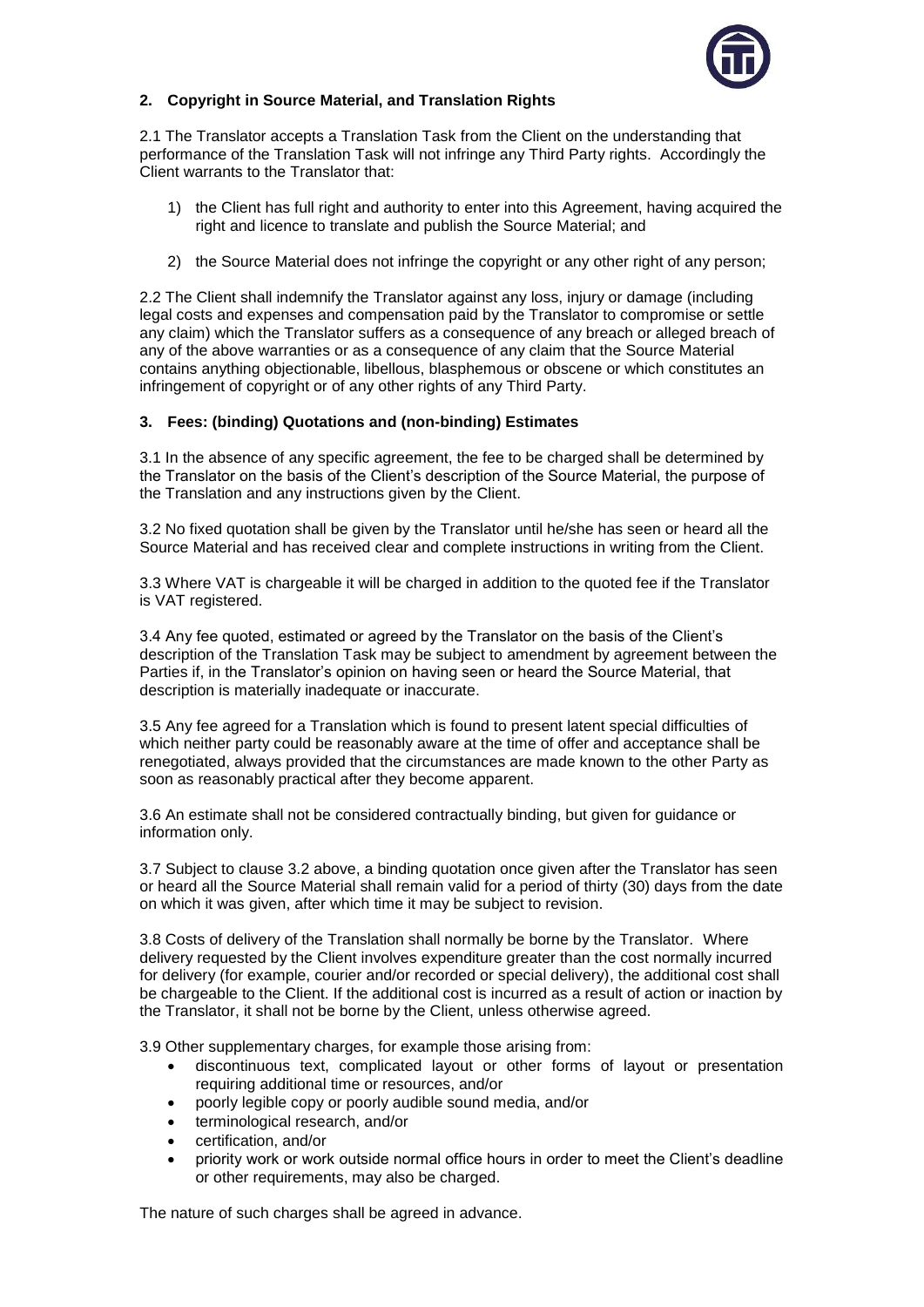

3.10 If any changes are made in the text or the Client's requirements at any time while the Translation Task is in progress, the Translator's fee, any applicable supplementary charges and the terms of delivery shall be adjusted in respect of the additional work.

# **4. Delivery**

4.1 Any delivery date or dates agreed between the Translator and the Client shall become binding only after the Translator has seen or heard all of the Source Material to be translated and has received complete instructions in writing from the Client.

4.2 The date of delivery shall not be of the essence unless specifically agreed in writing.

4.3 Unless otherwise agreed, the Translator shall dispatch the Translation in such a way that the Client can reasonably expect to receive it not later than the normal close of business at the Client's premises on the date of delivery.

# **5. Payment**

5.1 Payment in full to the Translator shall be effected no later than thirty (30) days from the date of invoice by the method of payment specified.

5.2 For long Assignments or texts, the Translator may request an initial payment and periodic partial payments on terms to be agreed.

5.3 Settlement of any invoice, part-invoice or other payment shall be made by the due date agreed between the Parties or in the absence of such agreement within the period stipulated in clause 5.1.

5.4 Where delivery is in instalments and notice has been given that an interim payment is overdue, the Translator shall have the right to stop working on the Translation Task at hand until the outstanding payment is made or other terms agreed.

 5.5 Any payment that is not made before the due date shall bear interest at the rate of three per cent (3%) above the base rate of Barclays Bank from time to time calculated on a daily basis from the date when such payment fell due until the date of payment.

5.6 This action shall be without prejudice to any sums due and without any liability whatsoever to the Client or any Third Party.

### **6. Copyright in Translations**

6.1 In the absence of a specific written agreement to the contrary, copyright in the Translation remains the property of the Translator.

6.2 The Translator may use and sell, or resell any non-confidential Translation or any part or record thereof not covered by copyright, the Official Secrets Act, legal professional privilege or public interest immunity.

6.3 Where copyright is assigned or licensed (formally in writing as required by section 90(3) of the Copyright, Designs and Patents Act 1988 (the "1988 Act"), to take valid effect in law, or informally without writing but taking valid effect in equity outside the 1988 Act) this shall be effective only on payment of the agreed fee in full.

6.4 Copyright in any completed or residual part of a Translation shall remain the property of the Translator, and the conditions applicable to assignment of copyright and the grant of a licence to publish such Translation shall be as specified above.

6.5 Where the Translator retains the copyright, unless otherwise agreed in writing, any published text of the Translation shall carry the following statement: "© (English or other) text (Translator's name) (Year date)" as appropriate to the particular case.

6.6 Where the Translator assigns the copyright to the Translation and the Translation is subsequently printed for distribution, the Client shall acknowledge the Translator's work in the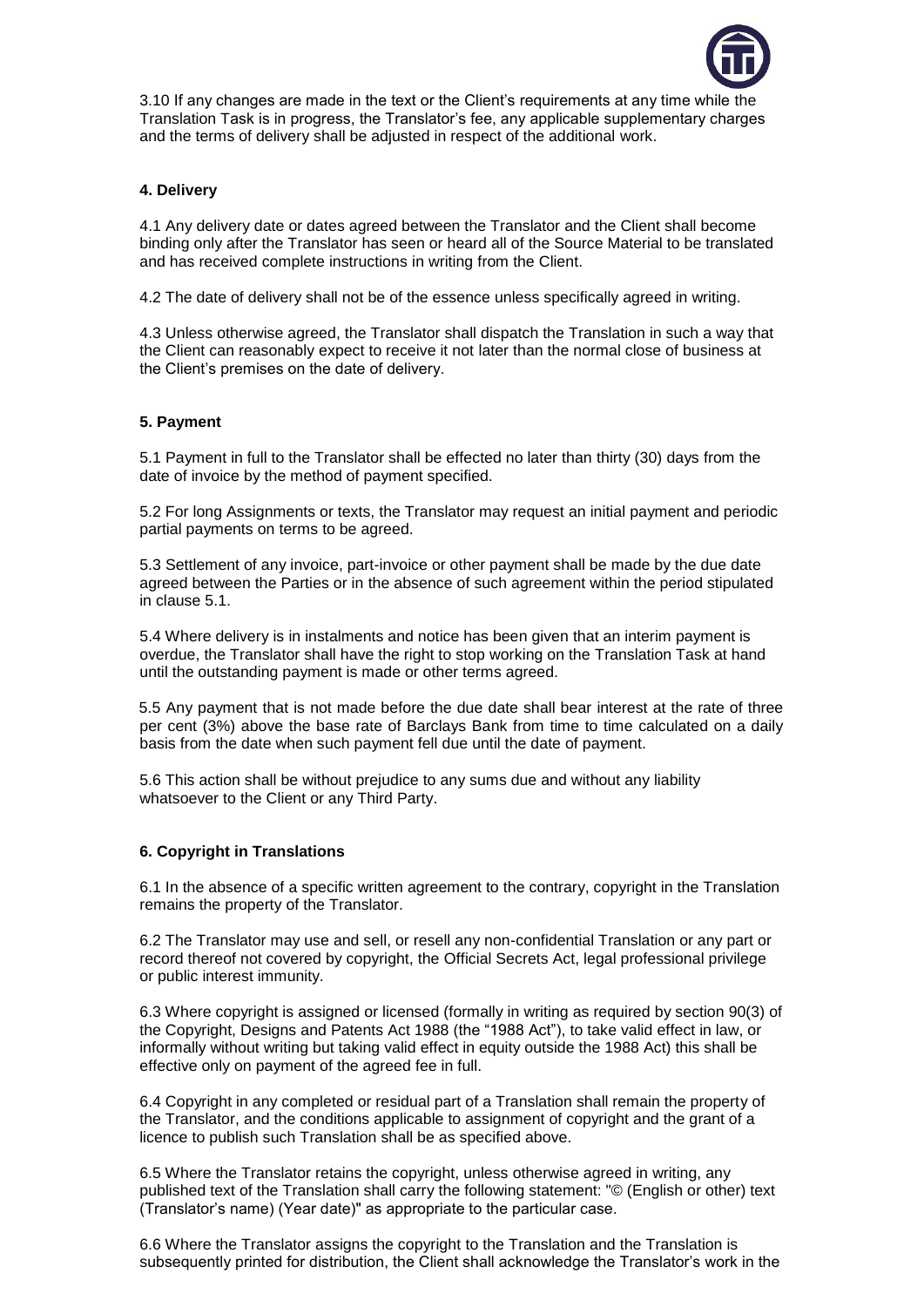

same weight and style of type as used for acknowledgement of the printer and/or others involved in production of the finished document, by the following statement: "(English or other) Translation by (Translator's name)", as appropriate to the particular case.

6.7 Where a Translation is to be incorporated into a translation memory system or any other corpus the Translator shall license use of the Translation for this purpose for an agreed fee.

6.8 Such incorporation and use shall only take place after the licence for the purpose has been granted by the Translator in writing and the agreed fee has been paid in full.

6.9 It shall be the duty of the Client to notify the Translator that such use will be made of the Translation.

6.10 All Translations are subject to the Translator's right of integrity.

6.11 If a Translation is in any way amended or altered without the written permission of the Translator, he/she shall not be in any way liable for amendments made or their consequences.

6.12 If the Translator retains the copyright in a Translation, or if a Translation is to be used for legal purposes, no amendment or alteration may be made to a Translation without the Translator's written permission. The right of integrity may be specifically waived in advance by the Translator in writing.

## **7. Confidentiality and Safe-keeping of the Client's Documents**

7.1 No documents for Translation shall be deemed to be confidential unless this is expressly stated by the Client.

7.2 However the Translator shall at all times exercise due discretion in respect of disclosure to any Third Party of any information contained in the Client's Source Material or Translations thereof without the express authorisation of the Client.

7.3 Notwithstanding clause 7.2, the Parties agree that a Third Party may be consulted over specific translation terminology queries in relation to the Source Material.

7.4 The Translator shall be responsible for the safe-keeping of the Client's Source Material and copies of the Translations, and shall, where necessary, ensure their secure disposal.

7.5 If requested to do so by the Client, the Translator shall insure documents in transit from the Translator, at the Client's expense.

### **8. Cancellation and Frustration**

8.1 If a Translation Task is commissioned and subsequently cancelled, reduced in scope or frustrated by an act or omission on the part of the Client or any Third Party, the Client shall except in the circumstances described in clause 8.4 pay the Translator the full fee unless otherwise agreed in advance.

8.2 The work completed shall be made available to the Client.

8.3 If a Client goes into liquidation (other than voluntary liquidation for the purposes of reconstruction), or has a receiver appointed or becomes insolvent, bankrupt or enters into any arrangement with creditors the Translator shall have the right to terminate a contract.

8.4 Neither the Translator nor the Client shall be liable to the other or any Third Party for consequences which are the result of circumstances wholly beyond the control of either Party.

8.5 The Translator shall notify the Client as soon as is reasonably practical of any circumstances likely to prejudice the Translator's ability to comply with the terms of the Client's order, and assist the Client as far as reasonably practical to identify an alternative solution.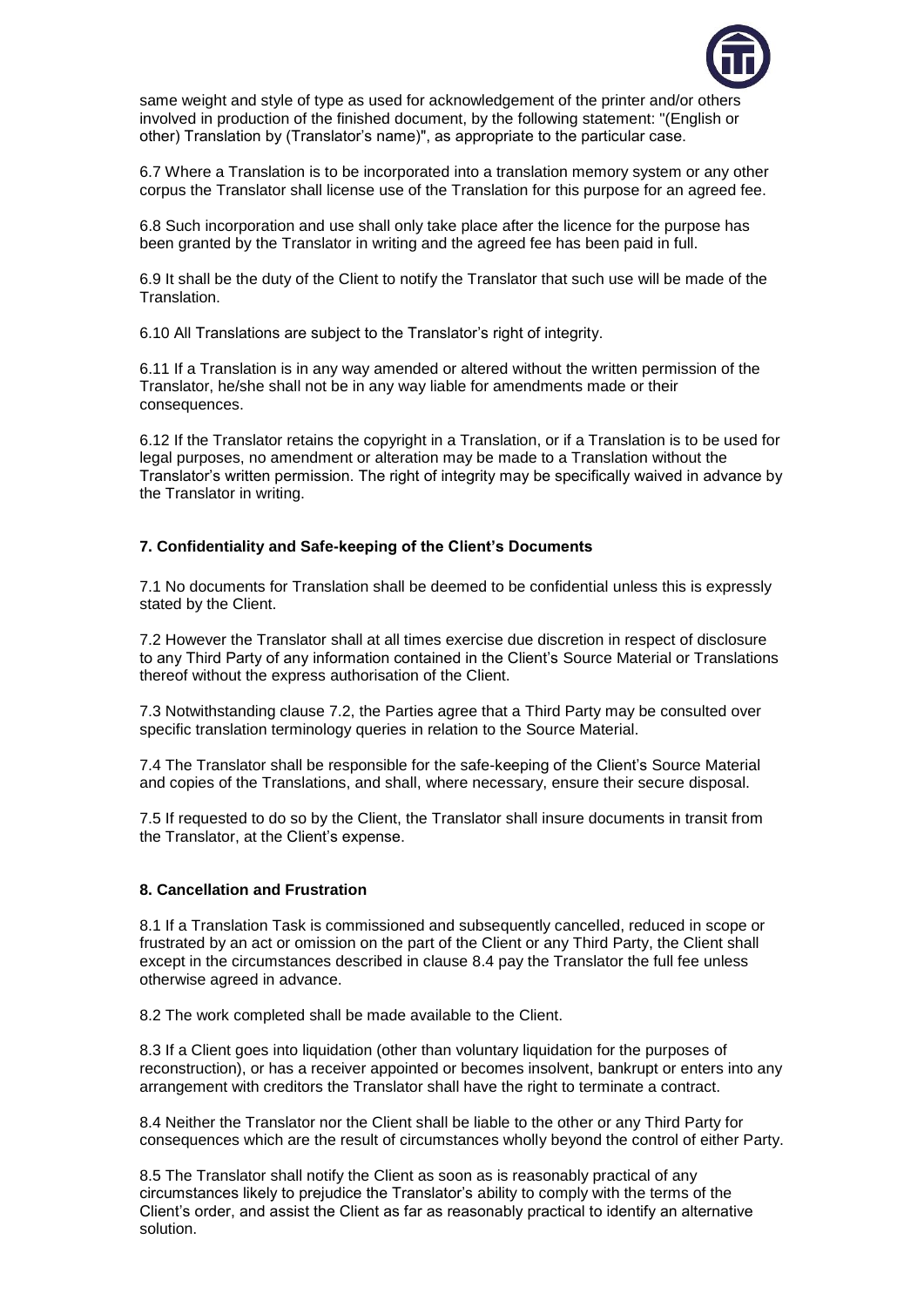

# **9. Complaints and Disputes**

9.1 Failure by the Translator to meet agreed order requirements or to provide a Translation which is fit for its stated purpose shall entitle the Client to:

- 1) reduce, with the Translator's consent, the fee payable for work done by a sum equal to the reasonable cost necessary to remedy the deficiencies, and/or
- 2) cancel any further instalments of work being undertaken by the Translator. Such entitlement shall only apply after the Translator has been given one opportunity to bring the work up to the required standard.

9.2 The entitlement referred to in clause 9.1, shall not apply unless the Translator has been notified in writing of all alleged defects.

9.3 Any complaint in connection with a Translation Task shall be notified to the Translator by the Client (or vice-versa) within one month of the date of delivery of the Translation. If the Parties are unable to resolve the complaint, the matter may be referred by either Party to the Chartered Institute of Arbitrators. Such referral shall be made no later than two months from the date on which the original complaint was made.

9.4 If a dispute cannot be resolved amicably between the Parties, or if either Party refuses to accept arbitration, the Parties shall be subject to the exclusive jurisdiction of the Courts of England and Wales. In any event this Agreement shall be construed in accordance with English law.

## **10 Responsibility and Liability**

10.1 The Translation Task shall be carried out by the Translator using reasonable skill and care and in accordance with the provisions and spirit of the Code of Professional Conduct of the Institute of Translation and Interpreting.

10.2 Time and expense permitting, the Translator shall use his or her reasonable commercial endeavours to do the work to the best of his or her ability, knowledge and belief, and consulting such authorities as are reasonably available to him/her at the time.

10.3 Subject to clause 10.4, a Translation shall be fit for its stated purpose and target readership, and the level of quality specified.

10.4 Unless specified otherwise, Translations shall be deemed to be of "for information" quality only.

10.5 Nothing in this Agreement shall be construed as seeking to restrict a Party's liability for personal injury or death arising from its own negligence.

10.6 Subject to clause 10.5, the liability of the Translator under or in respect of this Agreement, whether in tort, contract or otherwise, shall be limited to the cost of the Translation Task being undertaken when the liability arises.

10.7 Neither Party shall be liable to the other in respect of any consequential or indirect loss whatsoever.

## **11. Unfair Competition**

11.1 Subject to clause 11.2, where in the course of business the Translator's Client is an intermediary and introduces the Translator to a Third Party work-provider, the Translator shall not knowingly, for a period of 6 months from return of the last Translation Task arising from the introduction, approach the said Third Party for the purpose of soliciting work, nor work for the Third Party in any capacity involving translation, without the Client's written consent.

11.2 The restrictions in clause 11.1 shall not apply where:

- the Third Party work-provider has had previous dealings with the Translator, or
- the Translator acts on the basis of information in the public domain, or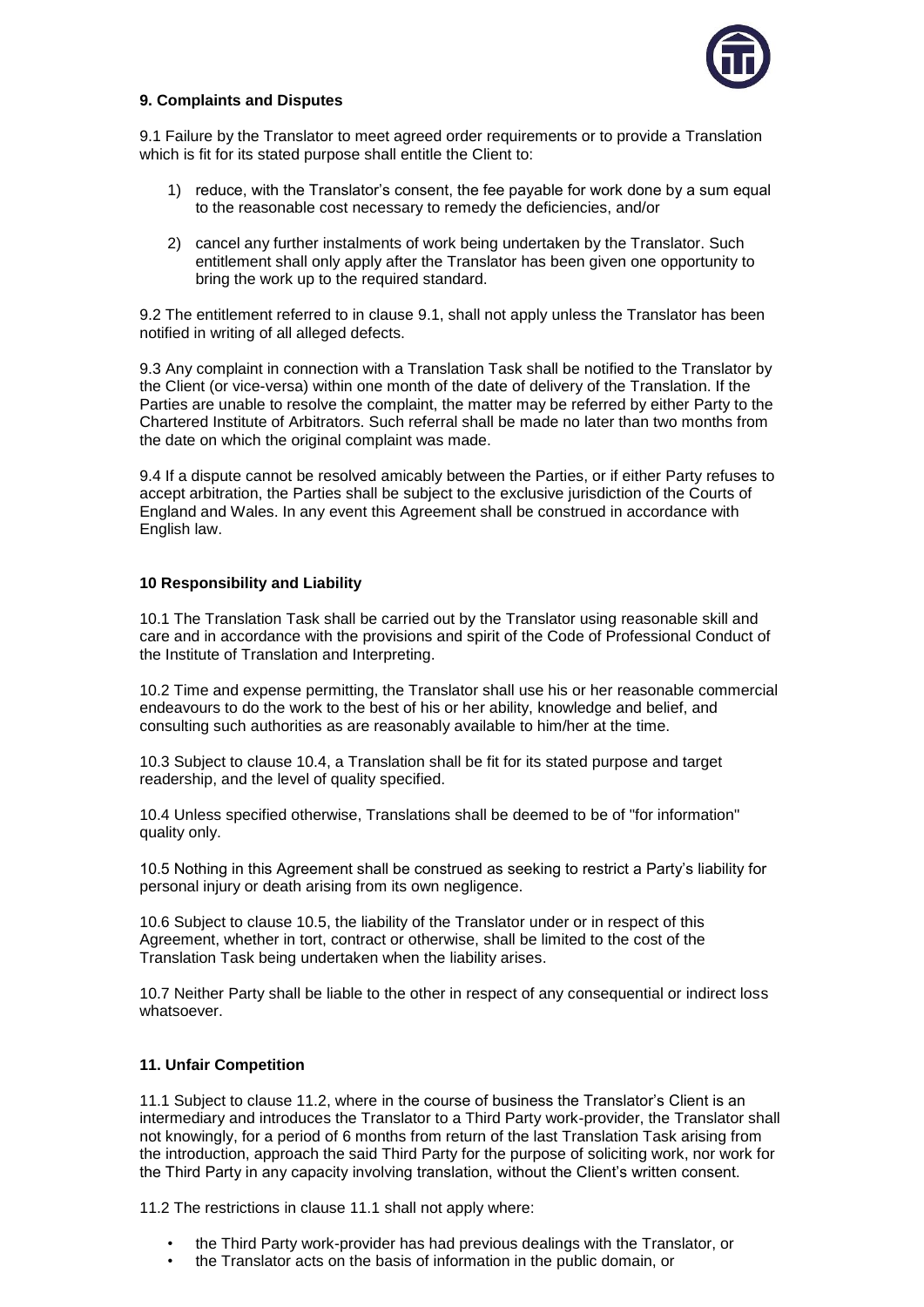

- the approach from the Third Party is independent of the relationship with the intermediary, or
- the approach to the Third Party arises as the result of broad-band advertising, or
- the Third Party is seeking suppliers on the open market, or
- the intermediary only makes isolated use of the Translator's services.

## **12. Applicability and Integrity**

12.1 This Agreement shall come into effect either (1) when the Client signs the Agreement; or (2) when the Client commences delivery of the Source Material; or (3) when the Translator provides any services under the Agreement, whichever is the earlier.

12.2 This Agreement should be read in conjunction with the Code of Professional Conduct of the Institute of Translation and Interpreting.

12.3 This Agreement may be subject to any detailed requirements or variants expressly specified in the order relating to a particular Translation Task.

12.4 No waiver of any breach of any condition in this Agreement shall be considered as a waiver of any subsequent breach of the same or any other provision.

We hereby accept these terms and conditions:

| Signed by Translator |  |
|----------------------|--|
| Name                 |  |
|                      |  |
| Signed by Client     |  |
| Name                 |  |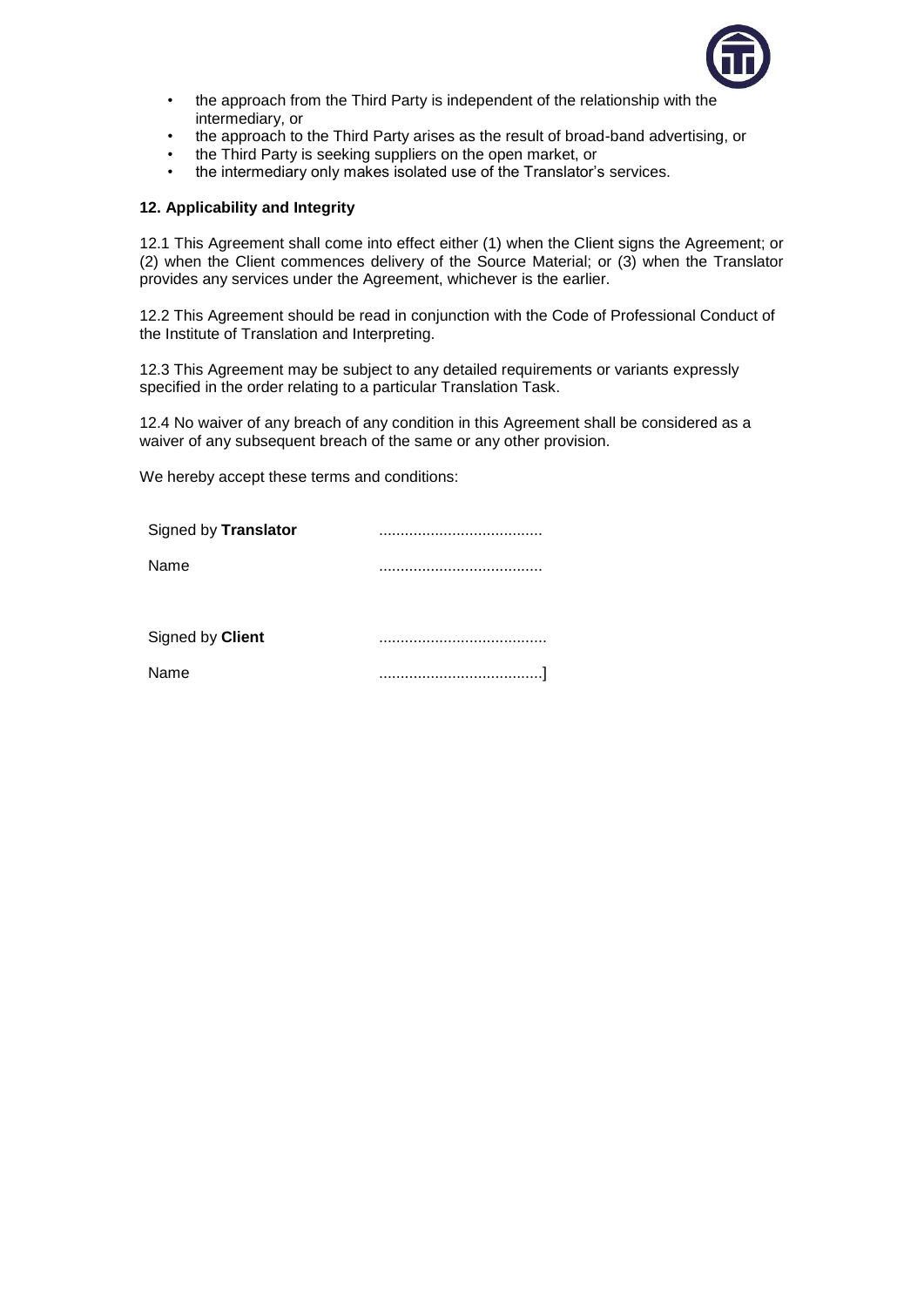

## **NOTES ON USE OF THE MODEL TERMS OF BUSINESS FOR TRANSLATION**

#### **General**

These Model General Terms of Business represent a set of general conditions that can be used by all Translation providers and buyers as a basis of contract.

They only provide a background framework; the details of a Translation Task will be specified in the Order. The terms of the Order constitute the Special Terms of the contract and prevail over the General Terms.

As a member of ITI you are not obliged to use these Terms of Business, nor do they apply automatically. They are there for your guidance, we are not giving you advice in respect of them and we recommend you should take legal advice in respect of them. You are free to enter into any contractual arrangement you like, and to alter these terms as you like, but it would be prudent to take legal advice before doing so.

However, if you do use them, you must tell your Client or your supplier you are doing so, and you must do so before you start any Translation Task. You should send your Client a copy before you accept a Translation Task or start working regularly with a particular Client or supplier.

Remember that any agreement you enter into with a Client for the provision of translation services against payment, even if only oral or specifying the minimum particulars, is technically a contract.

If you accept a contract for a Translation Task orally, you must say at the time if you are applying these conditions.

Similarly, you must tell your Client or supplier about any other terms or variants you are applying. It is good practice to confirm these immediately in writing.

If you do not tell your Client what terms of business you are using (or vice versa) then none of them will apply.

A Client may also send you his terms, either before or after receiving yours. Remember that the terms which will apply to the contract will be those last sent by either one of you to the other but, to make sure, it is better to receive written confirmation that your terms are acceptable before you start a first Translation Task for a new Client.

#### **Notes on Definitions and Individual Clauses**

This is a non-exclusive and non-exhaustive summary of some of the provisions as at the date of these notes. Again, we are not providing legal advice and we recommend that you take legal advice in respect of the contents as required.

Definition of **"Translator"**: a Translator may act as an intermediary. A relationship involving an intermediary of any nature acting in the normal course of business shall comprise two (or more) direct and discrete Translator/Client contracts.

## **Clause 1**

Your contract is between you and your Client. It is independent of any other contract and is unaffected by any other terms and conditions. For example, a Client cannot delay payment to you for work satisfactorily done just because he/she is still waiting for payment from his/her Client, or for any other reason connected with a Third Party.

## **Clause 2**

Use of a Translation for study and/or information is regarded as "fair dealing" and is not subject to copyright. This means that no copyright holder can sue your Client (or you) for infringement because you made the Translation. However, if you or your Client sell the Translation on to others, then the copyright holder may have a valid claim against you.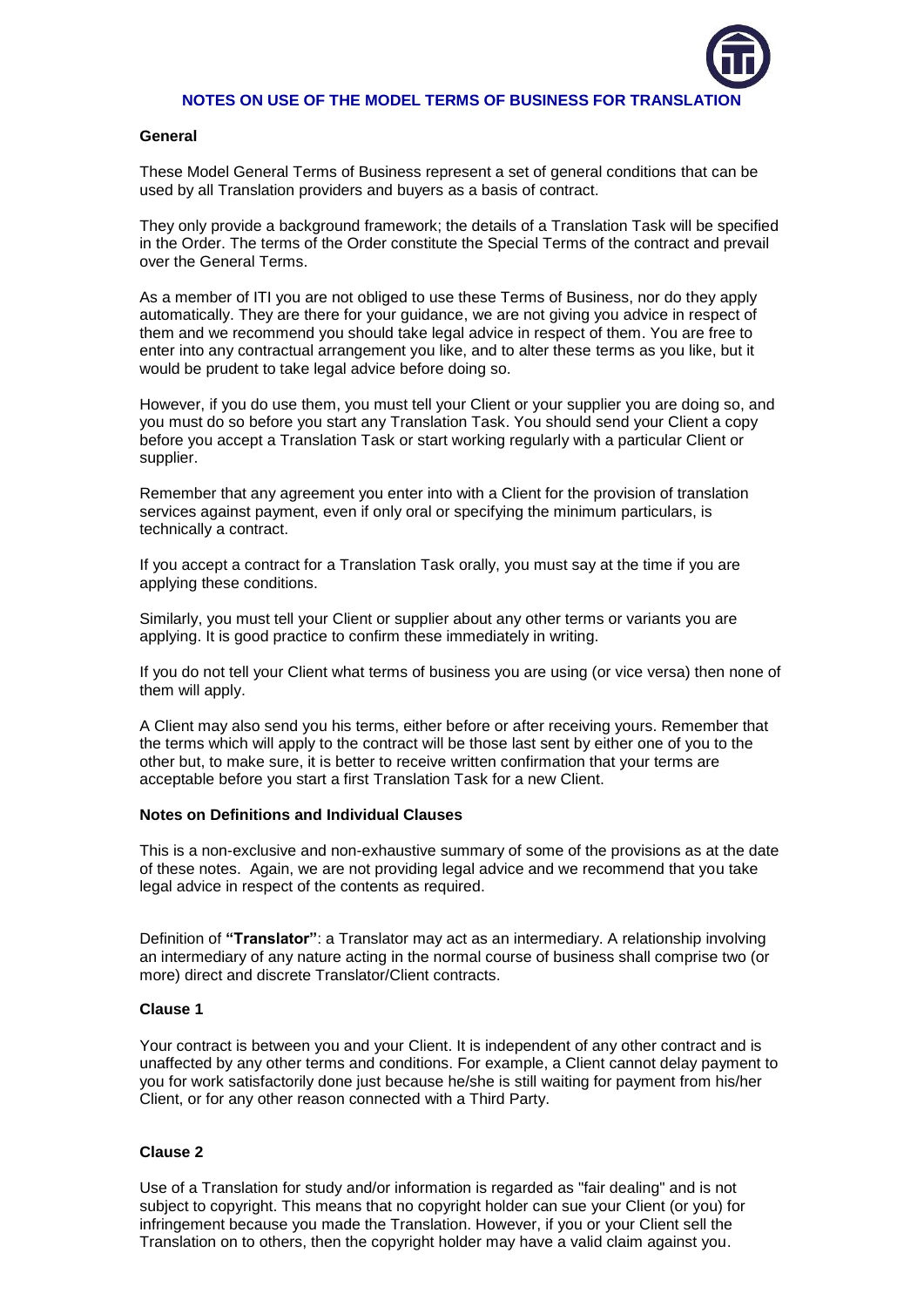

# **Clause 3**

When asked what you will charge for a job, you must make it plain whether you are giving a quotation or an estimate. If you give a quotation you cannot vary it later, and you will have to do the job, no matter what it takes, for the price you have quoted. While any uncertainty remains over what a job will require, make sure your Client knows that the price you indicate is only an estimate.

If you are VAT registered you must state that VAT will be payable in addition to the fees (and supplements) charged.

Clause 3.5 gives you the opportunity to agree a change in a quotation given to a Client, as long as there was no way the reason for the change could reasonably have been foreseen by either of you at the time when you provided the quotation. If you have made a proper assessment of what the job entails, this situation should only arise very rarely in very special circumstances.

If you are working on the basis of an estimate, and this is likely to be exceeded, it is good practice to inform the Client immediately when this becomes apparent.

It is up to the Client to ask for any special form of delivery, and he/she must agree to pay for it at cost. If this involves extra time and/or effort on your part (e.g. a special trip to, say, a collection point) and this has not been factored into your quotation/estimate, then you may have a right to charge for it, but you must give the Client an estimate of what this will be in advance.

If it is not possible for you to agree some of these supplementary charges in advance because you do not know what they will be, then you should give an estimate, or, if appropriate, a ceiling price. You should pass on the cost of any solicitor's or notary's fees for certification together with any time cost to you. Whether you charge for self-certification is your own commercial decision.

If you charge for time outside normal office hours it must be because the Client is making you work outside those hours, not because you choose to. Remember that most of the country gets 50% extra for overtime or Saturday working, and 100% extra for Sundays and Public Holidays.

Strictly speaking, anything which a Client asks you to do after agreeing contract terms with you should be a new contract, but it is frequently convenient to extend the scope of the original contract. When this means extra work, then extra time must be allowed for it, or the rate charged must be adjusted to compensate. Any extension must be agreed and confirmed in writing.

### **Clause 4**

Missing a deadline is one of the worst things a Translator can do, but to make a deadline absolutely binding it is the responsibility of the Client to specify that particular date as well as state that time is of the essence. This must be done in writing.

### **Clause 5**

Payment within 30 days is good practice and consistent with the requirements of late payment legislation.

When subdividing a larger job into individually invoiced instalments it is prudent to keep the invoiced sums within the limit allowed for the small claims procedure, which currently stands at £10,000.

You have the right to stop work on a current job if you think that you might not get paid. You cannot stop work on a current job because you haven't been paid for an earlier one, if you do, the Client might have a claim for damages against you.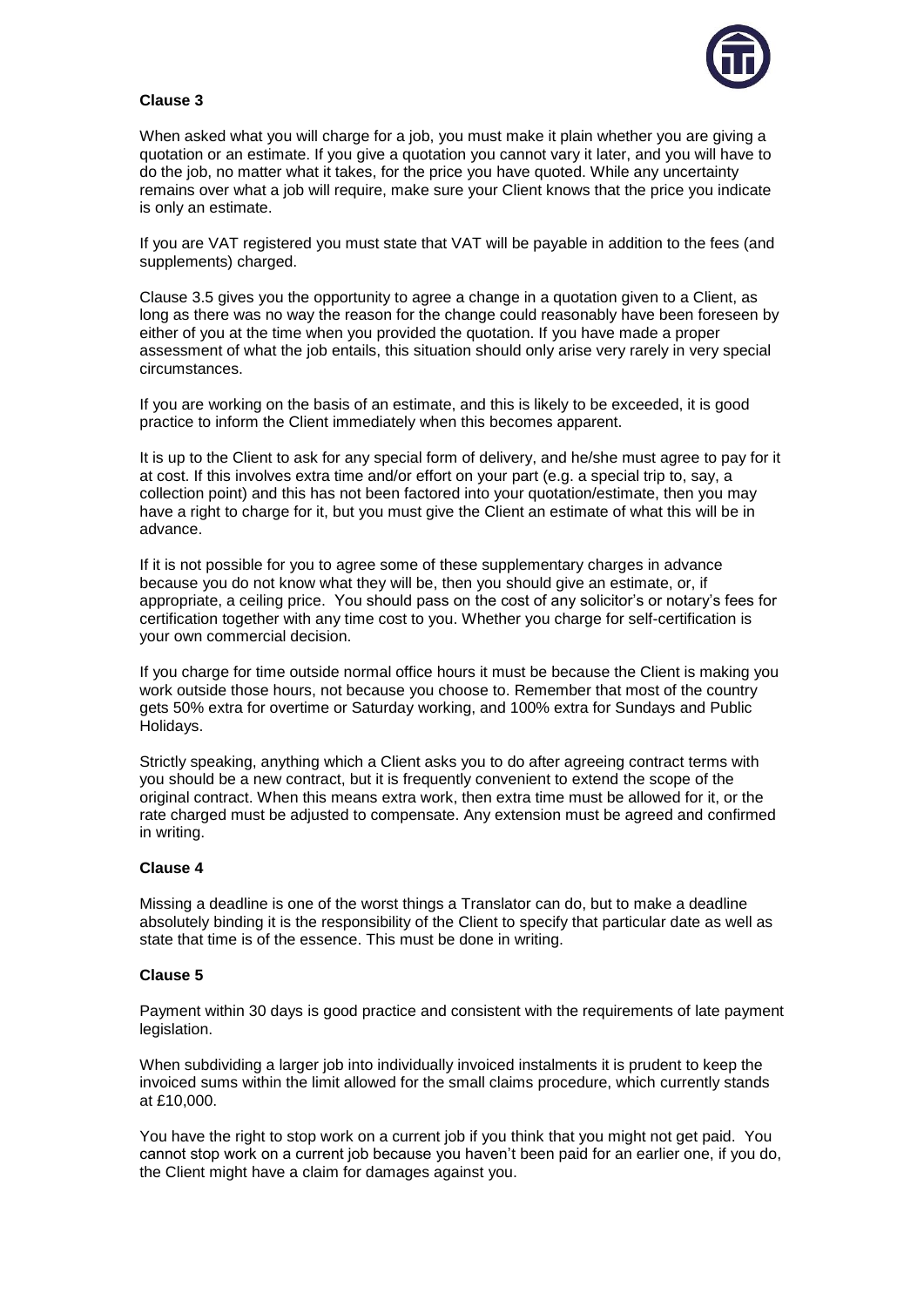

# **Clause 6**

As a result of the Copyright, Designs and Patents Act 1988, you as Translator retain the copyright until such time as it is formally assigned in writing. If you do not assign the copyright, you can grant the Client or some other Third Party a licence to use it.

Whether you decide to retain and licence, or assign, copyright, this and the fee you charge for it is your commercial decision, and you and the Client must agree it in advance on the basis of what, if anything, it might be worth to either of you. Rather than enter into a separate assignment or licence on every occasion, a Client and Translator in a regular commercial relationship may prefer to enter into a blanket agreement. This could then be amended in special circumstances as necessary.

If the material to which your copyright applies is only likely to be in demand for a short period, then to prevent a Client from obtaining copyright from you and doing nothing with it, thus causing you a loss of opportunity, it is worth making the assignment or licence for a limited time, after which it reverts to you.

If you retain copyright and your Translation is subsequently altered, your copyright continues to apply to those parts which have not been altered.

Re-use of a Translation by someone else as a result of it being incorporated into a translation memory or similar system is an infringement of your copyright if it has not been assigned or this use has not been licensed. The value of any such use is again a commercial decision and the fee must be agreed between the Parties in advance. Incorporation of a Client's original source language text into a translation memory may also infringe copyright, so assignment, licence or permission should therefore also be obtained in advance.

It is good practice for anyone who wants to change a Translation to check with the Translator first, to guard against errors. This clause protects the Translator from the consequences of any unauthorised amendment. Any agreement which you as a Translator enter into to permit amendments should continue to protect you against the consequences of mistakes which are not your own.

## **Clause 7**

As a matter of good practice, all Client information should be treated as confidential. The relationship between the Translator and the Client is generally held to be one of utmost good faith and the ITI Code of Conduct requires Translators to keep all information confidential. However, the Client may specifically ask the Translator not to disclose certain information and/or enter into a separate confidentiality undertaking.

Some Clients may ask you to destroy Translations and all materials relating to the work. As this may be prejudicial to your interests in the event of a liability claim, before doing so you should make sure that the Client agrees not to enter any such claims.

Care needs to be taken in any consultation with a Third Party which might result in the unwitting disclosure of Confidential Material. Even though strictly speaking clause 8.4 places the onus on the Client to tell you if there is any risk of such disclosure taking place, it is good practice for you to check with him/her in advance.

## **Clause 8**

In order to be effective, the arranged cancellation fee must be agreed explicitly in advance, either as a fixed sum or as a pro-rata proportion of some fixed sum.

Frustration includes any act or failure to act by your Client which makes it impossible for you to complete a Translation Task under the conditions originally agreed.

Cancellation may technically be a breach of contract, but where there are no explicit terms agreed in relation to a cancellation fee, there are likely to be very few circumstances where it is reasonable to insist on payment of the full fee. It is therefore preferable that the Parties should agree in advance upon what shall be paid in the event of cancellation. Any such cancellation payment should take into consideration: